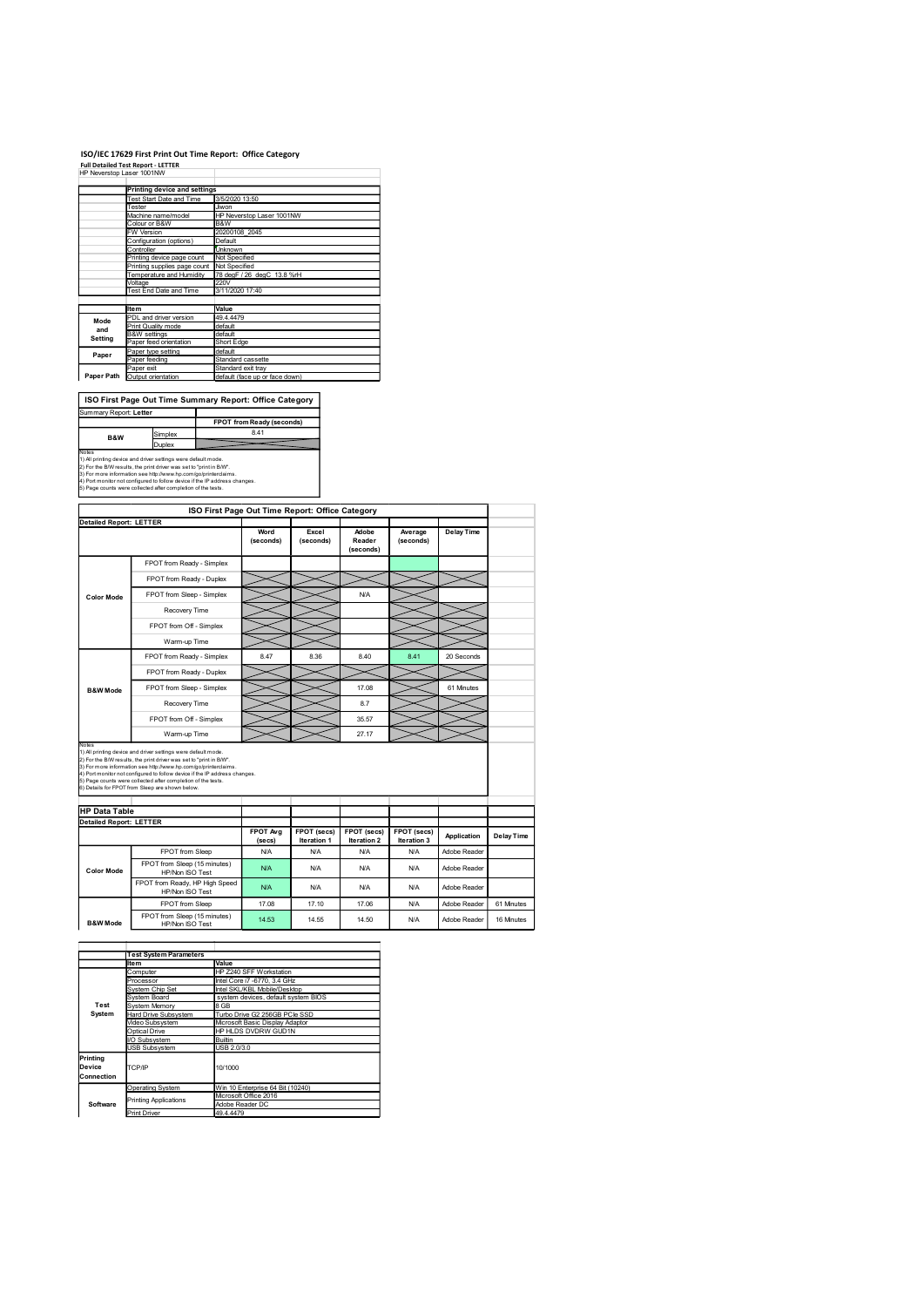#### ISO/IEC 17629 First Print Out Time Report: Office Category

|                    |                                                                                                                                                                                                        | ISO/IEC 17629 First Print Out Time Report: Office Category |
|--------------------|--------------------------------------------------------------------------------------------------------------------------------------------------------------------------------------------------------|------------------------------------------------------------|
|                    | <b>Full Detailed Test Report - A4</b>                                                                                                                                                                  |                                                            |
|                    | HP Neverstop Laser 1001NW                                                                                                                                                                              |                                                            |
|                    | Printing device and settings                                                                                                                                                                           |                                                            |
|                    | Test Start Date and Time                                                                                                                                                                               | 3/5/2020 13:50                                             |
|                    | Tester                                                                                                                                                                                                 | Jiwon<br>HP Neverstop Laser 1001NW                         |
|                    | Machine name/model<br>Colour or B&W                                                                                                                                                                    | <b>B&amp;W</b>                                             |
|                    |                                                                                                                                                                                                        |                                                            |
|                    | W Version                                                                                                                                                                                              | 20200108 2045                                              |
|                    | Configuration (options)                                                                                                                                                                                | Default                                                    |
|                    | Controller<br>Printing device page count                                                                                                                                                               | Unknown<br>Not Specified                                   |
|                    | Printing supplies page count                                                                                                                                                                           | Not Specified                                              |
|                    | Temperature and Humidity<br>Voltage                                                                                                                                                                    | 78 degF / 26 degC 13.8 %rH<br>220V                         |
|                    | Test End Date and Time                                                                                                                                                                                 | 3/11/2020 17:40                                            |
|                    | Item                                                                                                                                                                                                   | Value                                                      |
|                    | PDL and driver version                                                                                                                                                                                 | 49.4.4479                                                  |
| Mode<br>and        | Print Quality mode                                                                                                                                                                                     | default                                                    |
| Setting            | <b>B&amp;W</b> settings<br>Paper feed orientation                                                                                                                                                      | default<br>Short Edge                                      |
| Paper              | Paper type setting                                                                                                                                                                                     | default                                                    |
|                    | Paper feeding                                                                                                                                                                                          | Standard cassette<br>Standard exit tray                    |
|                    | Paper exit<br>Paper Path Output orientation                                                                                                                                                            | default (face up or face down)                             |
|                    |                                                                                                                                                                                                        |                                                            |
|                    |                                                                                                                                                                                                        | ISO First Page Out Time Summary Report: Office Category    |
| Summary Report: A4 |                                                                                                                                                                                                        |                                                            |
|                    |                                                                                                                                                                                                        | FPOT from Ready (seconds)                                  |
| B&W                | Simplex                                                                                                                                                                                                | 8.38                                                       |
| Notes              | Duplex                                                                                                                                                                                                 |                                                            |
|                    | 1) All printing device and driver settings were default mode.<br>2) For the B/W results, the print driver was set to "print in B/W".<br>3) For more information see http://www.hp.com/go/printerclaims |                                                            |

| <b>Printing device and settings</b><br>Test Start Date and Time                                                                                                                                         | 3/5/2020 13:50                                                                                                                                                                                                                            |                                                                                                                                                                                                                                                                                                                                                                                                                                                                                                                                   |                                                                                                                                                                                   |                                                                                                                                                                                                    |                                                                           |                 |                                               |
|---------------------------------------------------------------------------------------------------------------------------------------------------------------------------------------------------------|-------------------------------------------------------------------------------------------------------------------------------------------------------------------------------------------------------------------------------------------|-----------------------------------------------------------------------------------------------------------------------------------------------------------------------------------------------------------------------------------------------------------------------------------------------------------------------------------------------------------------------------------------------------------------------------------------------------------------------------------------------------------------------------------|-----------------------------------------------------------------------------------------------------------------------------------------------------------------------------------|----------------------------------------------------------------------------------------------------------------------------------------------------------------------------------------------------|---------------------------------------------------------------------------|-----------------|-----------------------------------------------|
| Tester<br>Jiwon                                                                                                                                                                                         |                                                                                                                                                                                                                                           |                                                                                                                                                                                                                                                                                                                                                                                                                                                                                                                                   |                                                                                                                                                                                   |                                                                                                                                                                                                    |                                                                           |                 |                                               |
| Colour or B&W<br>B&W                                                                                                                                                                                    |                                                                                                                                                                                                                                           |                                                                                                                                                                                                                                                                                                                                                                                                                                                                                                                                   |                                                                                                                                                                                   |                                                                                                                                                                                                    |                                                                           |                 |                                               |
| Configuration (options)<br>Default                                                                                                                                                                      |                                                                                                                                                                                                                                           |                                                                                                                                                                                                                                                                                                                                                                                                                                                                                                                                   |                                                                                                                                                                                   |                                                                                                                                                                                                    |                                                                           |                 |                                               |
| Controller<br><b>Unknown</b><br>Printing device page count<br>Not Specified                                                                                                                             |                                                                                                                                                                                                                                           |                                                                                                                                                                                                                                                                                                                                                                                                                                                                                                                                   |                                                                                                                                                                                   |                                                                                                                                                                                                    |                                                                           |                 |                                               |
| Printing supplies page count Not Specified                                                                                                                                                              |                                                                                                                                                                                                                                           |                                                                                                                                                                                                                                                                                                                                                                                                                                                                                                                                   |                                                                                                                                                                                   |                                                                                                                                                                                                    |                                                                           |                 |                                               |
| Voltage<br>220V                                                                                                                                                                                         |                                                                                                                                                                                                                                           |                                                                                                                                                                                                                                                                                                                                                                                                                                                                                                                                   |                                                                                                                                                                                   |                                                                                                                                                                                                    |                                                                           |                 |                                               |
|                                                                                                                                                                                                         |                                                                                                                                                                                                                                           |                                                                                                                                                                                                                                                                                                                                                                                                                                                                                                                                   |                                                                                                                                                                                   |                                                                                                                                                                                                    |                                                                           |                 |                                               |
| Item                                                                                                                                                                                                    | Value                                                                                                                                                                                                                                     |                                                                                                                                                                                                                                                                                                                                                                                                                                                                                                                                   |                                                                                                                                                                                   |                                                                                                                                                                                                    |                                                                           |                 |                                               |
| Print Quality mode                                                                                                                                                                                      | default                                                                                                                                                                                                                                   |                                                                                                                                                                                                                                                                                                                                                                                                                                                                                                                                   |                                                                                                                                                                                   |                                                                                                                                                                                                    |                                                                           |                 |                                               |
| Paper feed orientation                                                                                                                                                                                  | Short Edge                                                                                                                                                                                                                                |                                                                                                                                                                                                                                                                                                                                                                                                                                                                                                                                   |                                                                                                                                                                                   |                                                                                                                                                                                                    |                                                                           |                 |                                               |
| Paper type setting                                                                                                                                                                                      | default                                                                                                                                                                                                                                   |                                                                                                                                                                                                                                                                                                                                                                                                                                                                                                                                   |                                                                                                                                                                                   |                                                                                                                                                                                                    |                                                                           |                 |                                               |
| Paper exit                                                                                                                                                                                              |                                                                                                                                                                                                                                           |                                                                                                                                                                                                                                                                                                                                                                                                                                                                                                                                   |                                                                                                                                                                                   |                                                                                                                                                                                                    |                                                                           |                 |                                               |
|                                                                                                                                                                                                         |                                                                                                                                                                                                                                           |                                                                                                                                                                                                                                                                                                                                                                                                                                                                                                                                   |                                                                                                                                                                                   |                                                                                                                                                                                                    |                                                                           |                 |                                               |
|                                                                                                                                                                                                         |                                                                                                                                                                                                                                           |                                                                                                                                                                                                                                                                                                                                                                                                                                                                                                                                   |                                                                                                                                                                                   |                                                                                                                                                                                                    |                                                                           |                 |                                               |
| Summary Report: A4                                                                                                                                                                                      |                                                                                                                                                                                                                                           |                                                                                                                                                                                                                                                                                                                                                                                                                                                                                                                                   |                                                                                                                                                                                   |                                                                                                                                                                                                    |                                                                           |                 |                                               |
|                                                                                                                                                                                                         |                                                                                                                                                                                                                                           |                                                                                                                                                                                                                                                                                                                                                                                                                                                                                                                                   |                                                                                                                                                                                   |                                                                                                                                                                                                    |                                                                           |                 |                                               |
| B&W                                                                                                                                                                                                     |                                                                                                                                                                                                                                           |                                                                                                                                                                                                                                                                                                                                                                                                                                                                                                                                   |                                                                                                                                                                                   |                                                                                                                                                                                                    |                                                                           |                 |                                               |
|                                                                                                                                                                                                         |                                                                                                                                                                                                                                           |                                                                                                                                                                                                                                                                                                                                                                                                                                                                                                                                   |                                                                                                                                                                                   |                                                                                                                                                                                                    |                                                                           |                 |                                               |
|                                                                                                                                                                                                         |                                                                                                                                                                                                                                           |                                                                                                                                                                                                                                                                                                                                                                                                                                                                                                                                   |                                                                                                                                                                                   |                                                                                                                                                                                                    |                                                                           |                 |                                               |
|                                                                                                                                                                                                         |                                                                                                                                                                                                                                           |                                                                                                                                                                                                                                                                                                                                                                                                                                                                                                                                   |                                                                                                                                                                                   |                                                                                                                                                                                                    |                                                                           |                 |                                               |
|                                                                                                                                                                                                         |                                                                                                                                                                                                                                           |                                                                                                                                                                                                                                                                                                                                                                                                                                                                                                                                   |                                                                                                                                                                                   |                                                                                                                                                                                                    |                                                                           |                 |                                               |
|                                                                                                                                                                                                         |                                                                                                                                                                                                                                           |                                                                                                                                                                                                                                                                                                                                                                                                                                                                                                                                   |                                                                                                                                                                                   |                                                                                                                                                                                                    |                                                                           |                 |                                               |
| Detailed Report: A4                                                                                                                                                                                     |                                                                                                                                                                                                                                           |                                                                                                                                                                                                                                                                                                                                                                                                                                                                                                                                   |                                                                                                                                                                                   |                                                                                                                                                                                                    |                                                                           |                 |                                               |
|                                                                                                                                                                                                         |                                                                                                                                                                                                                                           | (seconds)                                                                                                                                                                                                                                                                                                                                                                                                                                                                                                                         | (seconds)                                                                                                                                                                         | Reader                                                                                                                                                                                             | (seconds)                                                                 |                 |                                               |
|                                                                                                                                                                                                         |                                                                                                                                                                                                                                           |                                                                                                                                                                                                                                                                                                                                                                                                                                                                                                                                   |                                                                                                                                                                                   | (seconds)                                                                                                                                                                                          |                                                                           |                 |                                               |
|                                                                                                                                                                                                         |                                                                                                                                                                                                                                           |                                                                                                                                                                                                                                                                                                                                                                                                                                                                                                                                   |                                                                                                                                                                                   |                                                                                                                                                                                                    |                                                                           |                 |                                               |
|                                                                                                                                                                                                         |                                                                                                                                                                                                                                           |                                                                                                                                                                                                                                                                                                                                                                                                                                                                                                                                   |                                                                                                                                                                                   |                                                                                                                                                                                                    |                                                                           |                 |                                               |
| <b>Color Mode</b>                                                                                                                                                                                       |                                                                                                                                                                                                                                           |                                                                                                                                                                                                                                                                                                                                                                                                                                                                                                                                   |                                                                                                                                                                                   | <b>N/A</b>                                                                                                                                                                                         |                                                                           |                 |                                               |
| Recovery Time                                                                                                                                                                                           |                                                                                                                                                                                                                                           |                                                                                                                                                                                                                                                                                                                                                                                                                                                                                                                                   |                                                                                                                                                                                   |                                                                                                                                                                                                    |                                                                           |                 |                                               |
|                                                                                                                                                                                                         |                                                                                                                                                                                                                                           |                                                                                                                                                                                                                                                                                                                                                                                                                                                                                                                                   |                                                                                                                                                                                   |                                                                                                                                                                                                    |                                                                           |                 |                                               |
|                                                                                                                                                                                                         |                                                                                                                                                                                                                                           |                                                                                                                                                                                                                                                                                                                                                                                                                                                                                                                                   |                                                                                                                                                                                   |                                                                                                                                                                                                    |                                                                           |                 |                                               |
|                                                                                                                                                                                                         |                                                                                                                                                                                                                                           |                                                                                                                                                                                                                                                                                                                                                                                                                                                                                                                                   |                                                                                                                                                                                   |                                                                                                                                                                                                    |                                                                           |                 |                                               |
|                                                                                                                                                                                                         |                                                                                                                                                                                                                                           |                                                                                                                                                                                                                                                                                                                                                                                                                                                                                                                                   |                                                                                                                                                                                   |                                                                                                                                                                                                    |                                                                           |                 |                                               |
|                                                                                                                                                                                                         |                                                                                                                                                                                                                                           |                                                                                                                                                                                                                                                                                                                                                                                                                                                                                                                                   |                                                                                                                                                                                   |                                                                                                                                                                                                    |                                                                           |                 |                                               |
|                                                                                                                                                                                                         |                                                                                                                                                                                                                                           |                                                                                                                                                                                                                                                                                                                                                                                                                                                                                                                                   |                                                                                                                                                                                   |                                                                                                                                                                                                    |                                                                           |                 |                                               |
| Recovery Time                                                                                                                                                                                           |                                                                                                                                                                                                                                           |                                                                                                                                                                                                                                                                                                                                                                                                                                                                                                                                   |                                                                                                                                                                                   | 9.0                                                                                                                                                                                                |                                                                           |                 |                                               |
|                                                                                                                                                                                                         |                                                                                                                                                                                                                                           |                                                                                                                                                                                                                                                                                                                                                                                                                                                                                                                                   |                                                                                                                                                                                   | 34.83                                                                                                                                                                                              |                                                                           |                 |                                               |
| Warm-up Time                                                                                                                                                                                            |                                                                                                                                                                                                                                           |                                                                                                                                                                                                                                                                                                                                                                                                                                                                                                                                   |                                                                                                                                                                                   | 26.53                                                                                                                                                                                              |                                                                           |                 |                                               |
|                                                                                                                                                                                                         |                                                                                                                                                                                                                                           |                                                                                                                                                                                                                                                                                                                                                                                                                                                                                                                                   |                                                                                                                                                                                   |                                                                                                                                                                                                    |                                                                           |                 |                                               |
|                                                                                                                                                                                                         |                                                                                                                                                                                                                                           |                                                                                                                                                                                                                                                                                                                                                                                                                                                                                                                                   |                                                                                                                                                                                   |                                                                                                                                                                                                    |                                                                           |                 |                                               |
| 1) All printing device and driver settings were default mode.<br>2) For the B/W results, the print driver was set to "print in B/W".<br>3) For more information see http://www.hp.com/go/printerclaims. |                                                                                                                                                                                                                                           |                                                                                                                                                                                                                                                                                                                                                                                                                                                                                                                                   |                                                                                                                                                                                   |                                                                                                                                                                                                    |                                                                           |                 |                                               |
| 4) Port monitor not configured to follow device if the IP address changes.                                                                                                                              |                                                                                                                                                                                                                                           |                                                                                                                                                                                                                                                                                                                                                                                                                                                                                                                                   |                                                                                                                                                                                   |                                                                                                                                                                                                    |                                                                           |                 |                                               |
| 5) Page counts were collected after completion of the tests.<br>6) Details for FPOT from Sleep are shown below.                                                                                         |                                                                                                                                                                                                                                           |                                                                                                                                                                                                                                                                                                                                                                                                                                                                                                                                   |                                                                                                                                                                                   |                                                                                                                                                                                                    |                                                                           |                 |                                               |
|                                                                                                                                                                                                         |                                                                                                                                                                                                                                           |                                                                                                                                                                                                                                                                                                                                                                                                                                                                                                                                   |                                                                                                                                                                                   |                                                                                                                                                                                                    |                                                                           |                 |                                               |
| <b>HP Data Table</b>                                                                                                                                                                                    |                                                                                                                                                                                                                                           |                                                                                                                                                                                                                                                                                                                                                                                                                                                                                                                                   |                                                                                                                                                                                   |                                                                                                                                                                                                    |                                                                           |                 |                                               |
| Detailed Report: A4                                                                                                                                                                                     |                                                                                                                                                                                                                                           | FPOT Avg                                                                                                                                                                                                                                                                                                                                                                                                                                                                                                                          | FPOT (secs)                                                                                                                                                                       | FPOT (secs)                                                                                                                                                                                        | FPOT (secs)                                                               |                 |                                               |
|                                                                                                                                                                                                         |                                                                                                                                                                                                                                           | (secs)                                                                                                                                                                                                                                                                                                                                                                                                                                                                                                                            | Iteration 1                                                                                                                                                                       | Iteration 2                                                                                                                                                                                        | Iteration 3                                                               | Application     | <b>Delay Time</b>                             |
| FPOT from Sleep                                                                                                                                                                                         |                                                                                                                                                                                                                                           | <b>N/A</b>                                                                                                                                                                                                                                                                                                                                                                                                                                                                                                                        | <b>N/A</b>                                                                                                                                                                        | N/A                                                                                                                                                                                                | <b>N/A</b>                                                                | Adobe Reader    |                                               |
| FPOT from Sleep (15 minutes)<br><b>Color Mode</b><br>HP/Non ISO Test                                                                                                                                    |                                                                                                                                                                                                                                           | <b>N/A</b>                                                                                                                                                                                                                                                                                                                                                                                                                                                                                                                        | <b>N/A</b>                                                                                                                                                                        | N/A                                                                                                                                                                                                | <b>N/A</b>                                                                | Adobe Reader    |                                               |
| FPOT from Ready, HP High Speed                                                                                                                                                                          |                                                                                                                                                                                                                                           | <b>N/A</b>                                                                                                                                                                                                                                                                                                                                                                                                                                                                                                                        | <b>N/A</b>                                                                                                                                                                        | <b>N/A</b>                                                                                                                                                                                         | N/A                                                                       | Adobe Reader    |                                               |
| HP/Non ISO Test                                                                                                                                                                                         |                                                                                                                                                                                                                                           |                                                                                                                                                                                                                                                                                                                                                                                                                                                                                                                                   |                                                                                                                                                                                   |                                                                                                                                                                                                    |                                                                           |                 |                                               |
| FPOT from Sleep<br>FPOT from Sleep (15 minutes)                                                                                                                                                         |                                                                                                                                                                                                                                           | 17.26                                                                                                                                                                                                                                                                                                                                                                                                                                                                                                                             | 17.12                                                                                                                                                                             | 17.40                                                                                                                                                                                              | <b>N/A</b>                                                                | Adobe Reader    | 61 Minutes                                    |
| HP/Non ISO Test                                                                                                                                                                                         |                                                                                                                                                                                                                                           | 15.12                                                                                                                                                                                                                                                                                                                                                                                                                                                                                                                             | 14.70                                                                                                                                                                             | 15.53                                                                                                                                                                                              | <b>N/A</b>                                                                | Adobe Reader    | 16 Minutes                                    |
|                                                                                                                                                                                                         |                                                                                                                                                                                                                                           |                                                                                                                                                                                                                                                                                                                                                                                                                                                                                                                                   |                                                                                                                                                                                   |                                                                                                                                                                                                    |                                                                           |                 |                                               |
| <b>Test System Parameters</b>                                                                                                                                                                           |                                                                                                                                                                                                                                           |                                                                                                                                                                                                                                                                                                                                                                                                                                                                                                                                   |                                                                                                                                                                                   |                                                                                                                                                                                                    |                                                                           |                 |                                               |
| <b>Item</b><br>Computer                                                                                                                                                                                 | Value                                                                                                                                                                                                                                     | HP Z240 SFF Workstation                                                                                                                                                                                                                                                                                                                                                                                                                                                                                                           |                                                                                                                                                                                   |                                                                                                                                                                                                    |                                                                           |                 |                                               |
| Processor                                                                                                                                                                                               |                                                                                                                                                                                                                                           | Intel Core i7 -6770, 3.4 GHz                                                                                                                                                                                                                                                                                                                                                                                                                                                                                                      |                                                                                                                                                                                   |                                                                                                                                                                                                    |                                                                           |                 |                                               |
| System Chip Set<br>System Board                                                                                                                                                                         |                                                                                                                                                                                                                                           | Intel SKL/KBL Mobile/Desktop<br>system devices, default system BIOS                                                                                                                                                                                                                                                                                                                                                                                                                                                               |                                                                                                                                                                                   |                                                                                                                                                                                                    |                                                                           |                 |                                               |
| System Memory<br>Hard Drive Subsystem                                                                                                                                                                   | 8 GB                                                                                                                                                                                                                                      | Turbo Drive G2 256GB PCle SSD                                                                                                                                                                                                                                                                                                                                                                                                                                                                                                     |                                                                                                                                                                                   |                                                                                                                                                                                                    |                                                                           |                 |                                               |
| Video Subsystem                                                                                                                                                                                         |                                                                                                                                                                                                                                           | Microsoft Basic Display Adaptor                                                                                                                                                                                                                                                                                                                                                                                                                                                                                                   |                                                                                                                                                                                   |                                                                                                                                                                                                    |                                                                           |                 |                                               |
| Optical Drive<br>I/O Subsystem                                                                                                                                                                          | Builtin                                                                                                                                                                                                                                   | HP HLDS DVDRW GUD1N                                                                                                                                                                                                                                                                                                                                                                                                                                                                                                               |                                                                                                                                                                                   |                                                                                                                                                                                                    |                                                                           |                 |                                               |
| USB Subsystem                                                                                                                                                                                           | USB 2.0/3.0                                                                                                                                                                                                                               |                                                                                                                                                                                                                                                                                                                                                                                                                                                                                                                                   |                                                                                                                                                                                   |                                                                                                                                                                                                    |                                                                           |                 |                                               |
| TCP/IP                                                                                                                                                                                                  | 10/1000                                                                                                                                                                                                                                   |                                                                                                                                                                                                                                                                                                                                                                                                                                                                                                                                   |                                                                                                                                                                                   |                                                                                                                                                                                                    |                                                                           |                 |                                               |
|                                                                                                                                                                                                         |                                                                                                                                                                                                                                           |                                                                                                                                                                                                                                                                                                                                                                                                                                                                                                                                   |                                                                                                                                                                                   |                                                                                                                                                                                                    |                                                                           |                 |                                               |
| Operating System                                                                                                                                                                                        | Microsoft Office 2016                                                                                                                                                                                                                     | Win 10 Enterprise 64 Bit (10240)                                                                                                                                                                                                                                                                                                                                                                                                                                                                                                  |                                                                                                                                                                                   |                                                                                                                                                                                                    |                                                                           |                 |                                               |
| Printing Applications                                                                                                                                                                                   | Adobe Reader DC                                                                                                                                                                                                                           |                                                                                                                                                                                                                                                                                                                                                                                                                                                                                                                                   |                                                                                                                                                                                   |                                                                                                                                                                                                    |                                                                           |                 |                                               |
| Print Driver                                                                                                                                                                                            | 49.4.4479                                                                                                                                                                                                                                 |                                                                                                                                                                                                                                                                                                                                                                                                                                                                                                                                   |                                                                                                                                                                                   |                                                                                                                                                                                                    |                                                                           |                 |                                               |
|                                                                                                                                                                                                         |                                                                                                                                                                                                                                           |                                                                                                                                                                                                                                                                                                                                                                                                                                                                                                                                   |                                                                                                                                                                                   |                                                                                                                                                                                                    |                                                                           |                 |                                               |
|                                                                                                                                                                                                         |                                                                                                                                                                                                                                           |                                                                                                                                                                                                                                                                                                                                                                                                                                                                                                                                   |                                                                                                                                                                                   |                                                                                                                                                                                                    |                                                                           |                 |                                               |
|                                                                                                                                                                                                         |                                                                                                                                                                                                                                           |                                                                                                                                                                                                                                                                                                                                                                                                                                                                                                                                   |                                                                                                                                                                                   |                                                                                                                                                                                                    |                                                                           |                 |                                               |
|                                                                                                                                                                                                         |                                                                                                                                                                                                                                           |                                                                                                                                                                                                                                                                                                                                                                                                                                                                                                                                   |                                                                                                                                                                                   |                                                                                                                                                                                                    |                                                                           |                 |                                               |
|                                                                                                                                                                                                         |                                                                                                                                                                                                                                           |                                                                                                                                                                                                                                                                                                                                                                                                                                                                                                                                   |                                                                                                                                                                                   |                                                                                                                                                                                                    |                                                                           |                 |                                               |
|                                                                                                                                                                                                         | Machine name/model<br><b>FW Version</b><br>Temperature and Humidity<br>Test End Date and Time<br>PDL and driver version<br><b>B&amp;W</b> settings<br>Paper feeding<br>Paper Path Output orientation<br>Simplex<br>Duplex<br>Warm-up Time | 49.4.4479<br>default<br>1) All printing device and driver settings were default mode.<br>2) For the B/W results, the print driver was set to "print in B/W".<br>3) For more information see http://www.hp.com/go/printerclaims.<br>5) Page counts were collected after completion of the tests.<br>FPOT from Ready - Simplex<br>FPOT from Ready - Duplex<br>FPOT from Sleep - Simplex<br>FPOT from Off - Simplex<br>FPOT from Ready - Simplex<br>FPOT from Ready - Duplex<br>FPOT from Sleep - Simplex<br>FPOT from Off - Simplex | 20200108_2045<br>3/11/2020 17:40<br>Standard cassette<br>Standard exit tray<br>8.38<br>4) Port monitor not configured to follow device if the IP address changes.<br>Word<br>8.48 | HP Neverstop Laser 1001NW<br>78 degF / 26 degC 13.8 %rH<br>default (face up or face down)<br>ISO First Page Out Time Summary Report: Office Category<br>FPOT from Ready (seconds)<br>Excel<br>8.35 | ISO First Page Out Time Report: Office Category<br>Adobe<br>8.30<br>17.26 | Average<br>8.38 | <b>Delay Time</b><br>20 Seconds<br>61 Minutes |

|                                  | <b>Test System Parameters</b> |                                          |  |  |  |  |
|----------------------------------|-------------------------------|------------------------------------------|--|--|--|--|
|                                  | Item                          | Value                                    |  |  |  |  |
|                                  | Computer                      | HP Z240 SFF Workstation                  |  |  |  |  |
|                                  | Processor                     | Intel Core i7 -6770, 3.4 GHz             |  |  |  |  |
|                                  | <b>System Chip Set</b>        | Intel SKL/KBL Mobile/Desktop             |  |  |  |  |
|                                  | System Board                  | system devices, default system BIOS      |  |  |  |  |
| Test                             | System Memory                 | 8 GB                                     |  |  |  |  |
| System                           | Hard Drive Subsystem          | Turbo Drive G2 256GB PCIe SSD            |  |  |  |  |
|                                  | Video Subsystem               | Microsoft Basic Display Adaptor          |  |  |  |  |
|                                  | Optical Drive                 | HP HLDS DVDRW GUD1N                      |  |  |  |  |
|                                  | I/O Subsystem                 | Builtin                                  |  |  |  |  |
|                                  | <b>USB Subsystem</b>          | USB 2.0/3.0                              |  |  |  |  |
| Printing<br>Device<br>Connection | TCP/IP                        | 10/1000                                  |  |  |  |  |
|                                  | Operating System              | Win 10 Enterprise 64 Bit (10240)         |  |  |  |  |
| Software                         | <b>Printing Applications</b>  | Microsoft Office 2016<br>Adobe Reader DC |  |  |  |  |
|                                  | <b>Print Driver</b>           | 49.4.4479                                |  |  |  |  |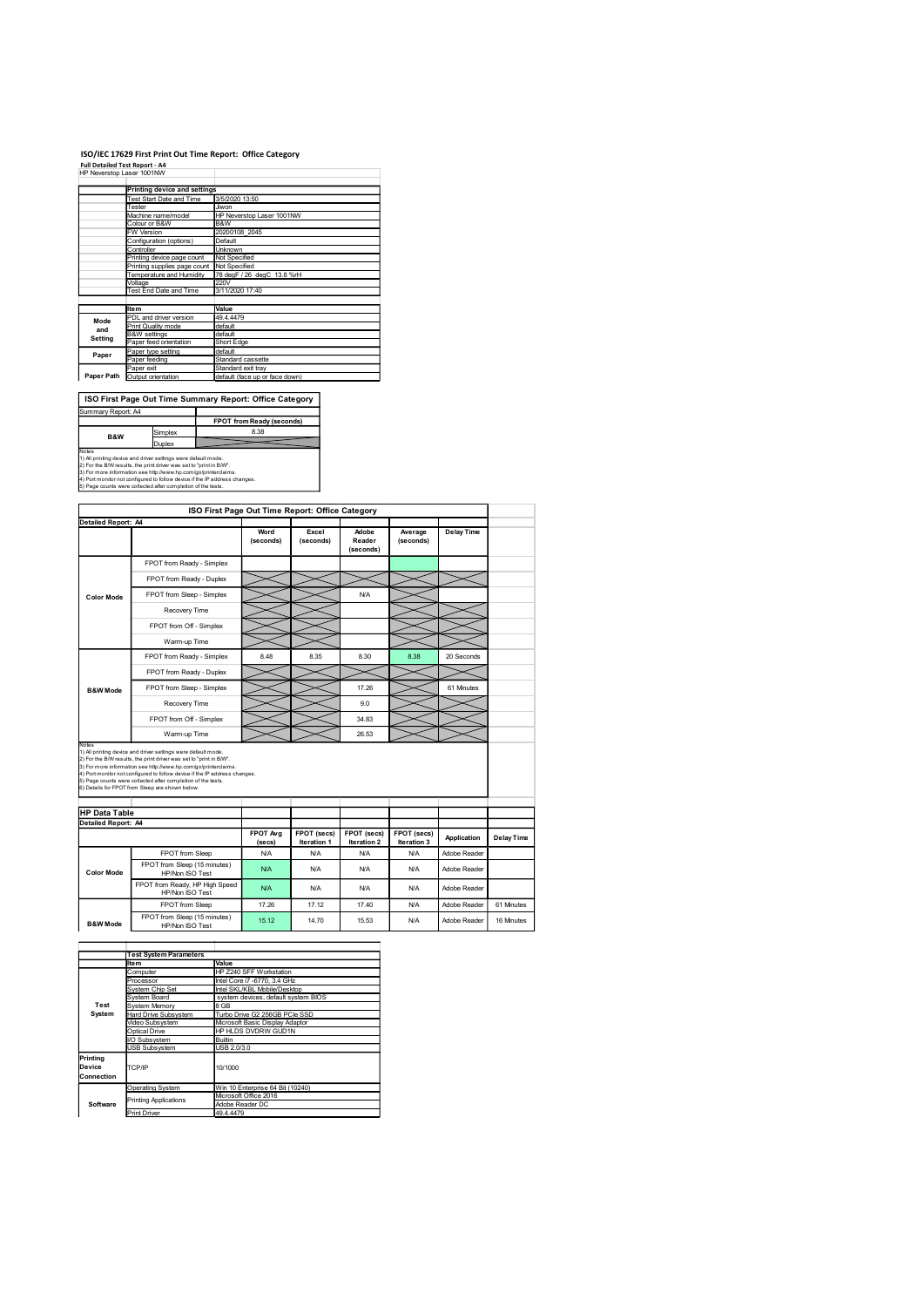## ISO/IEC 24734 Printing Productivity Report: Office Category<br>Full Detailed Test Report - LETTER<br>HP Neverstop Laser 1001NW

|                        | <b>Full Detailed Test Report - LETTER</b><br>HP Neverstop Laser 1001NW                                                                            | ISO/IEC 24734 Printing Productivity Report: Office Category                                                                  |                                                                              |                    |
|------------------------|---------------------------------------------------------------------------------------------------------------------------------------------------|------------------------------------------------------------------------------------------------------------------------------|------------------------------------------------------------------------------|--------------------|
|                        | Printing device and settings                                                                                                                      |                                                                                                                              |                                                                              |                    |
|                        | <b>Test Start Date and Time</b><br>Tester<br>Machine name/model                                                                                   | 3/5/2020 14:03<br>Jiwon<br>HP Neverstop Laser 1001NW                                                                         |                                                                              |                    |
|                        | Colour or B&W<br>FW Version<br>Temperature and Humidity                                                                                           | B&W<br>20200108 2045<br>78 degF / 26 degC 14.5 %rH                                                                           |                                                                              |                    |
|                        | Voltage<br>Test End Date and Time                                                                                                                 | 220V<br>3/27/2020 14:12                                                                                                      |                                                                              |                    |
|                        | Item                                                                                                                                              | Value<br>Driver Version 49.4.4479                                                                                            |                                                                              |                    |
| Mode<br>and<br>Setting |                                                                                                                                                   | Media/Quality Setting Default / Default<br>Simplex B&W Settings Print in Grayscale<br>Duplex B&W Settings Print in Grayscale |                                                                              |                    |
|                        | Paper Sending Direction Default                                                                                                                   | Setting N set count Application<br>Collating function Activated (application)                                                |                                                                              |                    |
| Paper<br>Path          | Paper Size Setting Default<br>Paper Feeding Tray 2                                                                                                | Paper Exit Standard Exit Tray                                                                                                |                                                                              |                    |
|                        |                                                                                                                                                   | Output Orientation Default (face down)                                                                                       |                                                                              |                    |
|                        | Duplexing Unit (Yes/No) No                                                                                                                        |                                                                                                                              |                                                                              |                    |
| Paper                  | Paper Manufacturer HP / HP                                                                                                                        | Paper Weight 20lb / 75 g/m2                                                                                                  |                                                                              |                    |
|                        | Summary Report: Letter                                                                                                                            | Paper Size Letter / A4 / A5<br>Paper type/name HP Multipurpose Ultra White / HP Office                                       |                                                                              |                    |
|                        | Office Category Test for B&W Device<br>Simplex<br>B&W<br>Duplex                                                                                   |                                                                                                                              | FSOT (seconds)<br>ESAT (ipm)<br>18.58<br>21.04<br><b>N/A</b><br>N/A          |                    |
| Notes                  | 1) All printing device and driver settings were default mode.<br>2) For the B/W results, the print driver was set to "print in B/W".              |                                                                                                                              |                                                                              |                    |
|                        | s).<br>The more information see http://www.hp.com/go/printerclaims.<br>4) Port monitor not configured to follow device if the IP address changes. |                                                                                                                              |                                                                              |                    |
|                        | Detailed Report: LETTER                                                                                                                           |                                                                                                                              |                                                                              |                    |
|                        | Office<br>Category<br><b>Test</b>                                                                                                                 | FSOT (secs)<br>1 set only<br>1 set only<br>(1 set)<br>(1 set)                                                                | EFTP (ipm)<br>$1 set + 30 sec$ $1 set + 4 min$<br>(# of sets)<br>(# of sets) | ESAT (ipm)         |
|                        | Simplex - Adobe<br>Reader                                                                                                                         | (1 set)                                                                                                                      |                                                                              | $1$ set + $30$ sec |
|                        | Simplex - Word                                                                                                                                    | (1 set)                                                                                                                      | ⋚<br>∽<br>$\asymp$                                                           |                    |
| Color Mode             | Simplex - Excel<br>Simplex - Average<br>Duplex - Adobe                                                                                            | (1 set)<br><b>N/A</b>                                                                                                        | $\prec$<br><b>N/A</b>                                                        |                    |

## Summary Report: Letter<br>Coffice Category Test for B&W Device BSOT (seconds) BSAT (pm)<br>B&W Simplex 18.58 21.04 Notes<br>1) All printing device and driver settings were default mode.<br>2) For the B/W results, the print driver was set to "print in B/W".<br>3) For more information see http://www.hp.com/go/printerclaims.

|                                         | Printing device and settings                                                                                                           |                                                                         |                          |                                                         |                          |                                                 |                 |
|-----------------------------------------|----------------------------------------------------------------------------------------------------------------------------------------|-------------------------------------------------------------------------|--------------------------|---------------------------------------------------------|--------------------------|-------------------------------------------------|-----------------|
|                                         | Test Start Date and Time<br>3/5/2020 14:03<br>Tester<br><b>Jiwon</b>                                                                   |                                                                         |                          |                                                         |                          |                                                 |                 |
|                                         | Machine name/model<br>Colour or B&W                                                                                                    | HP Neverstop Laser 1001NW<br>B&W                                        |                          |                                                         |                          |                                                 |                 |
|                                         | <b>W Version</b>                                                                                                                       | 20200108_2045<br>78 degF / 26 degC 14.5 %rH<br>Temperature and Humidity |                          |                                                         |                          |                                                 |                 |
|                                         | Voltage<br>Test End Date and Time                                                                                                      |                                                                         | 220V<br>3/27/2020 14:12  |                                                         |                          |                                                 |                 |
|                                         |                                                                                                                                        |                                                                         |                          |                                                         |                          |                                                 |                 |
|                                         | Item                                                                                                                                   | Driver Version 49.4.4479                                                | Value                    |                                                         |                          |                                                 |                 |
| Mode<br>and                             | Media/Quality Setting Default / Default<br>Simplex B&W Settings Print in Grayscale                                                     |                                                                         |                          |                                                         |                          |                                                 |                 |
| Setting                                 | Duplex B&W Settings Print in Grayscale                                                                                                 | Setting N set count Application                                         |                          |                                                         |                          |                                                 |                 |
|                                         | Paper Sending Direction Default                                                                                                        |                                                                         |                          | Collating function Activated (application)              |                          |                                                 |                 |
|                                         |                                                                                                                                        | Paper Size Setting Default                                              |                          |                                                         |                          |                                                 |                 |
| Paper<br>Path                           |                                                                                                                                        | Paper Feeding Tray 2<br>Paper Exit Standard Exit Tray                   |                          |                                                         |                          |                                                 |                 |
|                                         | Duplexing Unit (Yes/No) No                                                                                                             | Output Orientation Default (face down)                                  |                          |                                                         |                          |                                                 |                 |
|                                         |                                                                                                                                        | Paper Manufacturer HP / HP<br>Paper Weight 20lb / 75 g/m2               |                          |                                                         |                          |                                                 |                 |
| Paper                                   |                                                                                                                                        | Paper Size Letter / A4 / A5                                             |                          | Paper type/name HP Multipurpose Ultra White / HP Office |                          |                                                 |                 |
|                                         | Summary Report: Letter                                                                                                                 |                                                                         |                          |                                                         |                          |                                                 |                 |
|                                         | Office Category Test for B&W Device                                                                                                    |                                                                         |                          |                                                         | FSOT (seconds)           | ESAT (ipm)                                      |                 |
|                                         | Simplex<br>B&W                                                                                                                         |                                                                         |                          |                                                         | 18.58<br><b>N/A</b>      | 21.04<br><b>N/A</b>                             |                 |
| Notes                                   | Duplex<br>1) All printing device and driver settings were default mode.                                                                |                                                                         |                          |                                                         |                          |                                                 |                 |
|                                         | 2) For the B/W results, the print driver was set to "print in B/W".<br>3) For more information see http://www.hp.com/go/printerclaims. |                                                                         |                          |                                                         |                          |                                                 |                 |
|                                         | 4) Port monitor not configured to follow device if the IP address changes.                                                             |                                                                         |                          |                                                         |                          |                                                 |                 |
|                                         | Detailed Report: LETTER                                                                                                                |                                                                         |                          |                                                         |                          |                                                 |                 |
|                                         | Office                                                                                                                                 |                                                                         | FSOT (secs)              |                                                         | EFTP (ipm)               |                                                 | ESAT (ipm)      |
|                                         | Category                                                                                                                               |                                                                         | 1 set only<br>(1 set)    | 1 set only<br>(1 set)                                   | (# of sets)              | $1 set + 30 sec$ $1 set + 4 min$<br>(# of sets) | $1$ set + 30sec |
|                                         | Test<br>Simplex - Adobe                                                                                                                |                                                                         |                          |                                                         |                          |                                                 |                 |
|                                         | Reader                                                                                                                                 |                                                                         |                          | (1 set)                                                 |                          |                                                 |                 |
|                                         | Simplex - Word                                                                                                                         |                                                                         |                          | (1 set)                                                 |                          |                                                 |                 |
|                                         | Simplex - Excel                                                                                                                        |                                                                         |                          |                                                         |                          |                                                 |                 |
| <b>Color Mode</b>                       | Simplex - Average                                                                                                                      |                                                                         |                          | (1 set)                                                 |                          |                                                 |                 |
|                                         | Duplex - Adobe<br>Reader                                                                                                               |                                                                         | <b>N/A</b>               | <b>N/A</b><br><b>N/A</b>                                | <b>N/A</b><br>N/A        |                                                 | N/A             |
|                                         | Duplex - Word                                                                                                                          |                                                                         | <b>N/A</b>               | N/A                                                     | <b>N/A</b>               |                                                 | N/A             |
|                                         | Duplex - Excel                                                                                                                         |                                                                         | <b>N/A</b>               | N/A<br><b>N/A</b>                                       | N/A<br><b>N/A</b>        |                                                 | N/A             |
|                                         | Duplex - Average                                                                                                                       |                                                                         | <b>N/A</b>               | <b>N/A</b><br><b>N/A</b>                                | <b>N/A</b><br>N/A        |                                                 | N/A             |
|                                         | Simplex - Adobe                                                                                                                        |                                                                         | 18.82                    | 12.75<br>(1 set)                                        | 17.88<br>(4 sets)        | 20.41                                           | 21.02           |
|                                         | Reader<br>Simplex - Word                                                                                                               |                                                                         | 18.46                    | 13.00                                                   | 18.20                    | (23 sets)                                       | 21.05           |
|                                         | Simplex - Excel                                                                                                                        |                                                                         | 18.46                    | (1 set)<br>13.00                                        | (4 sets)<br>18.35        | $\breve{~}$                                     | 21.06           |
| B&W mode                                | Simplex - Average                                                                                                                      |                                                                         | 18.58                    | (1 set)<br>12.91                                        | (4 sets)<br>18.14        | 20.4                                            | 21.04           |
| (optional for                           | Duplex - Adobe                                                                                                                         |                                                                         | <b>N/A</b>               | N/A                                                     | <b>N/A</b>               |                                                 | N/A             |
| color device)                           | Reader<br>Duplex - Word                                                                                                                |                                                                         | <b>N/A</b>               | <b>N/A</b><br>N/A                                       | N/A<br>N/A               |                                                 | N/A             |
|                                         |                                                                                                                                        |                                                                         |                          | <b>N/A</b><br><b>N/A</b>                                | <b>N/A</b><br><b>N/A</b> |                                                 |                 |
|                                         | Duplex - Excel<br>Duplex - Average                                                                                                     |                                                                         | <b>N/A</b><br><b>N/A</b> | <b>N/A</b><br><b>N/A</b>                                | <b>N/A</b><br>N/A        |                                                 | N/A<br>N/A      |
| <b>Notes</b>                            | 1) All printing device and driver settings were default mode.                                                                          |                                                                         |                          |                                                         |                          |                                                 |                 |
|                                         | 2) For the B/W results, the print driver was set to "print in B/W".<br>3) For more information see http://www.hp.com/go/printerclaims  |                                                                         |                          |                                                         |                          |                                                 |                 |
|                                         | 4) Port monitor not configured to follow device if the IP address changes                                                              |                                                                         |                          |                                                         |                          |                                                 |                 |
|                                         | <b>Test System Parameters</b>                                                                                                          |                                                                         |                          |                                                         |                          |                                                 |                 |
| Item                                    | Computer HP Z240 SFF Workstation                                                                                                       | Value                                                                   |                          |                                                         |                          |                                                 |                 |
|                                         | Processor Intel Core i7 -6770, 3.4 GHz<br>System Chip Set Intel SKL/KBL Mobile/Desktop                                                 |                                                                         |                          |                                                         |                          |                                                 |                 |
|                                         | System Board system devices, default system BIOS                                                                                       |                                                                         |                          |                                                         |                          |                                                 |                 |
|                                         | System Memory 8 GB<br>Hard Drive Subsystem Turbo Drive G2 256GB PCle SSD                                                               |                                                                         |                          |                                                         |                          |                                                 |                 |
|                                         | Video Subsystem Microsoft Basic Display Adaptor<br>Optical Drive HP HLDS DVDRW GUD1N                                                   |                                                                         |                          |                                                         |                          |                                                 |                 |
|                                         | <b>I/O Subsystem Builtin</b>                                                                                                           |                                                                         |                          |                                                         |                          |                                                 |                 |
|                                         | USB Subsystem USB 2.0/3.0<br>TCP/IP TCP/IP 10/1000                                                                                     |                                                                         |                          |                                                         |                          |                                                 |                 |
| <b>Operating System</b>                 |                                                                                                                                        | Microsoft Office Word 2016                                              |                          | Win 10 Enterprise 64 Bit (10240)                        |                          |                                                 |                 |
|                                         | <b>Printing Applications</b>                                                                                                           | Acrobat Reader DC<br>Microsoft Office Excel 2016                        |                          |                                                         |                          |                                                 |                 |
| Print Driver<br>Test files and location |                                                                                                                                        | Not Specified                                                           |                          | Office category files, hard drive                       |                          |                                                 |                 |
|                                         |                                                                                                                                        |                                                                         |                          |                                                         |                          |                                                 |                 |
|                                         |                                                                                                                                        |                                                                         |                          |                                                         |                          |                                                 |                 |
|                                         |                                                                                                                                        |                                                                         |                          |                                                         |                          |                                                 |                 |
|                                         |                                                                                                                                        |                                                                         |                          |                                                         |                          |                                                 |                 |
|                                         |                                                                                                                                        |                                                                         |                          |                                                         |                          |                                                 |                 |
|                                         |                                                                                                                                        |                                                                         |                          |                                                         |                          |                                                 |                 |
|                                         |                                                                                                                                        |                                                                         |                          |                                                         |                          |                                                 |                 |
|                                         |                                                                                                                                        |                                                                         |                          |                                                         |                          |                                                 |                 |

| кет                          | value                                              |
|------------------------------|----------------------------------------------------|
|                              | Computer HP Z240 SFF Workstation                   |
|                              | Processor Intel Core i7 -6770, 3.4 GHz             |
|                              | System Chip Set Intel SKL/KBL Mobile/Desktop       |
|                              | System Board system devices, default system BIOS   |
| System Memory 8 GB           |                                                    |
|                              | Hard Drive Subsystem Turbo Drive G2 256GB PCle SSD |
|                              | Video Subsystem Microsoft Basic Display Adaptor    |
|                              | Optical Drive HP HLDS DVDRW GUD1N                  |
| I/O Subsystem Builtin        |                                                    |
| USB Subsystem USB 2.0/3.0    |                                                    |
|                              | TCP/IPITCP/IP 10/1000                              |
| <b>Operating System</b>      | Win 10 Enterprise 64 Bit (10240)                   |
|                              | Microsoft Office Word 2016                         |
| <b>Printing Applications</b> | Acrobat Reader DC                                  |
|                              | Microsoft Office Excel 2016                        |
| Print Driver                 | Not Specified                                      |
| Test files and location      | Office category files hard drive                   |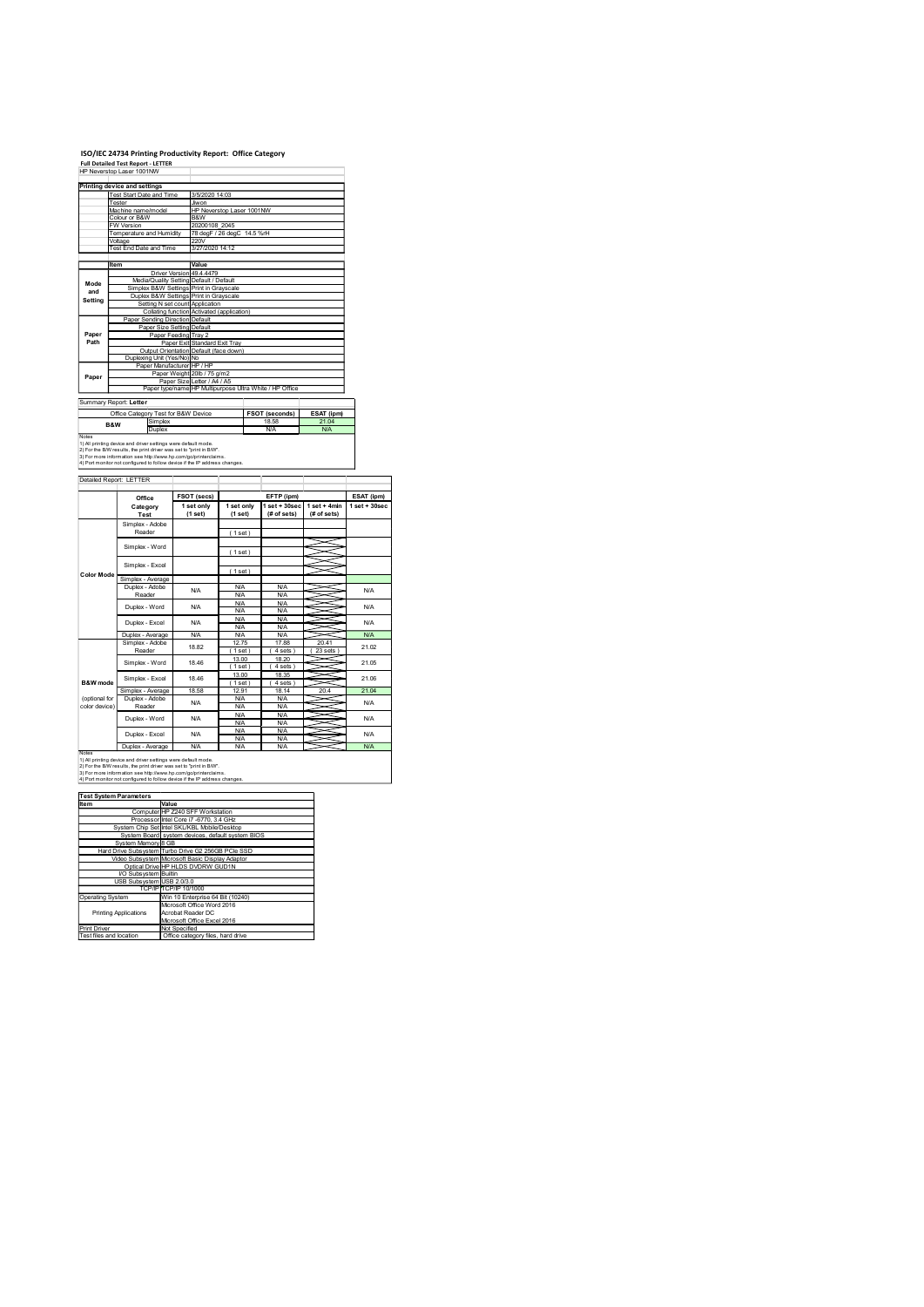## ISO/IEC 24734 Printing Productivity Report: Office Category<br>Full Detailed Test Report - A4<br>HP Neverstop Laser 1001NW

|                     | <b>Full Detailed Test Report - A4</b><br>HP Neverstop Laser 1001NW                                                                                | ISO/IEC 24734 Printing Productivity Report: Office Category                                                           |                                                |                     |                                  |
|---------------------|---------------------------------------------------------------------------------------------------------------------------------------------------|-----------------------------------------------------------------------------------------------------------------------|------------------------------------------------|---------------------|----------------------------------|
|                     | Printing device and settings                                                                                                                      |                                                                                                                       |                                                |                     |                                  |
|                     | <b>Test Start Date and Time</b><br>Tester<br>Machine name/model                                                                                   | 3/5/2020 14:03<br>Jiwon<br>HP Neverstop Laser 1001NW                                                                  |                                                |                     |                                  |
|                     | Colour or B&W<br>FW Version<br>Temperature and Humidity                                                                                           | B&W<br>20200108 2045<br>78 degF / 26 degC 14.5 %rH                                                                    |                                                |                     |                                  |
|                     | Voltage<br>Test End Date and Time                                                                                                                 | 220V<br>3/27/2020 14:12                                                                                               |                                                |                     |                                  |
|                     | Item                                                                                                                                              | Value<br>Driver Version 49.4.4479<br>Media/Quality Setting Default / Default                                          |                                                |                     |                                  |
| Mode<br>and         |                                                                                                                                                   |                                                                                                                       |                                                |                     |                                  |
| Setting             |                                                                                                                                                   | Simplex B&W Settings Print in Grayscale<br>Duplex B&W Settings Print in Grayscale                                     |                                                |                     |                                  |
|                     | Paper Sending Direction Default                                                                                                                   | Setting N set count Application<br>Collating function Activated (application)                                         |                                                |                     |                                  |
| Paper<br>Path       | Paper Size Setting Default<br>Paper Feeding Tray 2                                                                                                | Paper Exit Standard Exit Tray                                                                                         |                                                |                     |                                  |
|                     | Duplexing Unit (Yes/No) No<br>Paper Manufacturer HP / HP                                                                                          | Output Orientation Default (face down)                                                                                |                                                |                     |                                  |
| Paper               |                                                                                                                                                   | Paper Weight 20lb / 75 g/m2<br>Paper Size Letter / A4 / A5<br>Paper type/name HP Multipurpose Ultra White / HP Office |                                                |                     |                                  |
|                     | Summary Report: A4<br>Office Category Test for B&W Device                                                                                         | FSOT (seconds)                                                                                                        |                                                | ESAT (ipm)          |                                  |
| Notes               | Simplex<br>B&W<br><b>Duplex</b>                                                                                                                   | 18.77<br><b>N/A</b>                                                                                                   |                                                | 20.04<br><b>N/A</b> |                                  |
|                     | 1) All printing device and driver settings were default mode.<br>2) For the B/W results, the print driver was set to "print in B/W".              |                                                                                                                       |                                                |                     |                                  |
| Detailed Report: A4 | s).<br>The more information see http://www.hp.com/go/printerclaims.<br>4) Port monitor not configured to follow device if the IP address changes. |                                                                                                                       |                                                |                     |                                  |
|                     | Office<br>Category                                                                                                                                | FSOT (secs)<br>1 set only<br>1 set only                                                                               | EFTP (ipm)<br>$1 set + 30 sec$ $1 set + 4 min$ |                     | ESAT (ipm)<br>$1$ set + $30$ sec |
|                     | <b>Test</b><br>Simplex - Adobe<br>Reader                                                                                                          | (1 set)<br>(1 set)                                                                                                    | (# of sets)                                    | (# of sets)         |                                  |
|                     | Simplex - Word                                                                                                                                    | (1 set)<br>(1 set)                                                                                                    |                                                | $\prec$<br>⇒<br>∽   |                                  |
| Colour<br>Mode      | Simplex - Excel<br>Simplex - Average                                                                                                              | (1 set)                                                                                                               |                                                | $\asymp$<br>$\prec$ |                                  |

# Notes<br>1) All printing device and driver settings were default mode.<br>2) For the B/W results, the print driver was set to "print in B/W".<br>3) For more information see http://www.hp.com/go/printerclaims.

|                         | Printing device and settings                                                                                                                                                                                         |                                                                                    |                 |                           |                                                         |                     |                                  |
|-------------------------|----------------------------------------------------------------------------------------------------------------------------------------------------------------------------------------------------------------------|------------------------------------------------------------------------------------|-----------------|---------------------------|---------------------------------------------------------|---------------------|----------------------------------|
|                         | Test Start Date and Time<br>3/5/2020 14:03<br>Tester<br><b>Jiwon</b>                                                                                                                                                 |                                                                                    |                 |                           |                                                         |                     |                                  |
|                         | Machine name/model<br>Colour or B&W                                                                                                                                                                                  | B&W                                                                                |                 | HP Neverstop Laser 1001NW |                                                         |                     |                                  |
|                         | <b>W Version</b><br>Temperature and Humidity                                                                                                                                                                         | 20200108_2045<br>78 degF / 26 degC 14.5 %rH                                        |                 |                           |                                                         |                     |                                  |
|                         | Voltage<br>Test End Date and Time                                                                                                                                                                                    | 220V                                                                               | 3/27/2020 14:12 |                           |                                                         |                     |                                  |
|                         |                                                                                                                                                                                                                      |                                                                                    |                 |                           |                                                         |                     |                                  |
|                         | Item                                                                                                                                                                                                                 | Value<br>Driver Version 49.4.4479                                                  |                 |                           |                                                         |                     |                                  |
| Mode<br>and             |                                                                                                                                                                                                                      | Media/Quality Setting Default / Default<br>Simplex B&W Settings Print in Grayscale |                 |                           |                                                         |                     |                                  |
| Setting                 |                                                                                                                                                                                                                      | Duplex B&W Settings Print in Grayscale<br>Setting N set count Application          |                 |                           |                                                         |                     |                                  |
|                         | Paper Sending Direction Default                                                                                                                                                                                      | Collating function Activated (application)                                         |                 |                           |                                                         |                     |                                  |
| Paper                   |                                                                                                                                                                                                                      | Paper Size Setting Default<br>Paper Feeding Tray 2                                 |                 |                           |                                                         |                     |                                  |
| Path                    |                                                                                                                                                                                                                      | Paper Exit Standard Exit Tray                                                      |                 |                           |                                                         |                     |                                  |
|                         | Duplexing Unit (Yes/No) No                                                                                                                                                                                           | Output Orientation Default (face down)                                             |                 |                           |                                                         |                     |                                  |
| Paper                   |                                                                                                                                                                                                                      | Paper Manufacturer HP / HP<br>Paper Weight 20lb / 75 g/m2                          |                 |                           |                                                         |                     |                                  |
|                         |                                                                                                                                                                                                                      | Paper Size Letter / A4 / A5                                                        |                 |                           | Paper type/name HP Multipurpose Ultra White / HP Office |                     |                                  |
| Summary Report: A4      |                                                                                                                                                                                                                      |                                                                                    |                 |                           |                                                         |                     |                                  |
|                         | Office Category Test for B&W Device<br>Simplex                                                                                                                                                                       |                                                                                    |                 |                           | FSOT (seconds)<br>18.77                                 | ESAT (ipm)<br>20.04 |                                  |
| Notes                   | B&W<br>Duplex                                                                                                                                                                                                        |                                                                                    |                 |                           | <b>N/A</b>                                              | <b>N/A</b>          |                                  |
|                         | 1) All printing device and driver settings were default mode.<br>2) For the B/W results, the print driver was set to "print in B/W".                                                                                 |                                                                                    |                 |                           |                                                         |                     |                                  |
|                         | 3) For more information see http://www.hp.com/go/printerclaims.<br>4) Port monitor not configured to follow device if the IP address changes.                                                                        |                                                                                    |                 |                           |                                                         |                     |                                  |
| Detailed Report: A4     |                                                                                                                                                                                                                      |                                                                                    |                 |                           |                                                         |                     |                                  |
|                         |                                                                                                                                                                                                                      |                                                                                    |                 |                           |                                                         |                     |                                  |
|                         | Office<br>Category                                                                                                                                                                                                   | FSOT (secs)<br>1 set only                                                          |                 | 1 set only                | EFTP (ipm)<br>$1$ set + $30$ sec                        | $1$ set + 4 $min$   | ESAT (ipm)<br>$1$ set + $30$ sec |
|                         | Test                                                                                                                                                                                                                 | (1 set)                                                                            |                 | (1 set)                   | (# of sets)                                             | (# of sets)         |                                  |
|                         | Simplex - Adobe<br>Reader                                                                                                                                                                                            |                                                                                    |                 | (1 set)                   |                                                         |                     |                                  |
|                         | Simplex - Word                                                                                                                                                                                                       |                                                                                    |                 | (1 set)                   |                                                         |                     |                                  |
| Colour                  | Simplex - Excel                                                                                                                                                                                                      |                                                                                    |                 |                           |                                                         |                     |                                  |
| Mode                    | Simplex - Average                                                                                                                                                                                                    |                                                                                    |                 | (1 set)                   |                                                         |                     |                                  |
|                         | Duplex - Adobe                                                                                                                                                                                                       | <b>N/A</b>                                                                         |                 | <b>N/A</b><br><b>N/A</b>  | N/A<br>N/A                                              | ⇒                   | N/A                              |
|                         | Reader<br>Duplex - Word                                                                                                                                                                                              | <b>N/A</b>                                                                         |                 | N/A                       | <b>N/A</b>                                              |                     | N/A                              |
|                         |                                                                                                                                                                                                                      |                                                                                    |                 | N/A<br><b>N/A</b>         | N/A<br><b>N/A</b>                                       |                     |                                  |
|                         | Duplex - Excel<br>Duplex - Average                                                                                                                                                                                   | <b>N/A</b><br><b>N/A</b>                                                           |                 | <b>N/A</b><br><b>N/A</b>  | <b>N/A</b><br>N/A                                       |                     | N/A<br><b>N/A</b>                |
|                         | Simplex - Adobe                                                                                                                                                                                                      | 19.25                                                                              |                 | 12.46                     | 17.22                                                   | 19.59               | 20.04                            |
|                         | Reader<br>Simplex - Word                                                                                                                                                                                             | 17.91                                                                              |                 | (1 set)<br>13.41          | (4 sets)<br>17.83                                       | (22 sets)           | 20.06                            |
|                         |                                                                                                                                                                                                                      | 19.13                                                                              |                 | (1 set)<br>12.54          | (4 sets)<br>17.86                                       | $\mathord{\sim}$    | 20.04                            |
| B&W mode                | Simplex - Excel<br>Simplex - Average                                                                                                                                                                                 | 18.8                                                                               |                 | (1 set)<br>12.80          | (4 sets)<br>17.63                                       | 19.6                | 20.04                            |
| (optional for           | Duplex - Adobe                                                                                                                                                                                                       | <b>N/A</b>                                                                         |                 | N/A                       | N/A                                                     |                     | N/A                              |
| color device)           | Reader<br>Duplex - Word                                                                                                                                                                                              | <b>N/A</b>                                                                         |                 | <b>N/A</b><br>N/A         | N/A<br>N/A                                              |                     | N/A                              |
|                         |                                                                                                                                                                                                                      | <b>N/A</b>                                                                         |                 | <b>N/A</b><br><b>N/A</b>  | <b>N/A</b><br>N/A                                       |                     | N/A                              |
|                         | Duplex - Excel<br>Duplex - Average                                                                                                                                                                                   | <b>N/A</b>                                                                         |                 | <b>N/A</b><br><b>N/A</b>  | <b>N/A</b><br>N/A                                       |                     | N/A                              |
| Notes                   | 1) All printing device and driver settings were default mode.                                                                                                                                                        |                                                                                    |                 |                           |                                                         |                     |                                  |
|                         | 2) For the B/W results, the print driver was set to "print in B/W".<br>3) For more information see http://www.hp.com/go/printerclaims.<br>4) Port monitor not configured to follow device if the IP address changes. |                                                                                    |                 |                           |                                                         |                     |                                  |
|                         | <b>Test System Parameters</b>                                                                                                                                                                                        | Value                                                                              |                 |                           |                                                         |                     |                                  |
| Item                    |                                                                                                                                                                                                                      | Computer HP Z240 SFF Workstation                                                   |                 |                           |                                                         |                     |                                  |
|                         | System Chip Set Intel SKL/KBL Mobile/Desktop                                                                                                                                                                         | Processor Intel Core i7 -6770, 3.4 GHz                                             |                 |                           |                                                         |                     |                                  |
|                         | System Board system devices, default system BIOS<br>System Memory 8 GB                                                                                                                                               |                                                                                    |                 |                           |                                                         |                     |                                  |
|                         | Hard Drive Subsystem Turbo Drive G2 256GB PCle SSD<br>Video Subsystem Microsoft Basic Display Adaptor                                                                                                                |                                                                                    |                 |                           |                                                         |                     |                                  |
|                         | Optical Drive HP HLDS DVDRW GUD1N<br><b>I/O Subsystem Builtin</b>                                                                                                                                                    |                                                                                    |                 |                           |                                                         |                     |                                  |
|                         | USB Subsystem USB 2.0/3.0<br>TCP/IP TCP/IP 10/1000                                                                                                                                                                   |                                                                                    |                 |                           |                                                         |                     |                                  |
| <b>Operating System</b> |                                                                                                                                                                                                                      | Win 10 Enterprise 64 Bit (10240)                                                   |                 |                           |                                                         |                     |                                  |
|                         | <b>Printing Applications</b>                                                                                                                                                                                         | Microsoft Office Word 2016<br>Acrobat Reader DC                                    |                 |                           |                                                         |                     |                                  |
| Print Driver            |                                                                                                                                                                                                                      | Microsoft Office Excel 2016<br>Not Specified                                       |                 |                           |                                                         |                     |                                  |
| Test files and location |                                                                                                                                                                                                                      | Office category files, hard drive                                                  |                 |                           |                                                         |                     |                                  |
|                         |                                                                                                                                                                                                                      |                                                                                    |                 |                           |                                                         |                     |                                  |
|                         |                                                                                                                                                                                                                      |                                                                                    |                 |                           |                                                         |                     |                                  |
|                         |                                                                                                                                                                                                                      |                                                                                    |                 |                           |                                                         |                     |                                  |
|                         |                                                                                                                                                                                                                      |                                                                                    |                 |                           |                                                         |                     |                                  |
|                         |                                                                                                                                                                                                                      |                                                                                    |                 |                           |                                                         |                     |                                  |
|                         |                                                                                                                                                                                                                      |                                                                                    |                 |                           |                                                         |                     |                                  |

| ,,,,,,                       | value                                              |
|------------------------------|----------------------------------------------------|
|                              | Computer HP Z240 SFF Workstation                   |
|                              | Processor Intel Core i7 -6770, 3.4 GHz             |
|                              | System Chip Set Intel SKL/KBL Mobile/Desktop       |
|                              | System Board system devices, default system BIOS   |
| System Memory 8 GB           |                                                    |
|                              | Hard Drive Subsystem Turbo Drive G2 256GB PCle SSD |
|                              | Video Subsystem Microsoft Basic Display Adaptor    |
|                              | Optical Drive HP HLDS DVDRW GUD1N                  |
| I/O Subsystem Builtin        |                                                    |
| USB Subsystem USB 2.0/3.0    |                                                    |
|                              | TCP/IPITCP/IP 10/1000                              |
| Operating System             | Win 10 Enterprise 64 Bit (10240)                   |
|                              | Microsoft Office Word 2016                         |
| <b>Printing Applications</b> | Acrobat Reader DC                                  |
|                              | Microsoft Office Excel 2016                        |
| Print Driver                 | Not Specified                                      |
| Test files and location      | Office category files, hard drive                  |